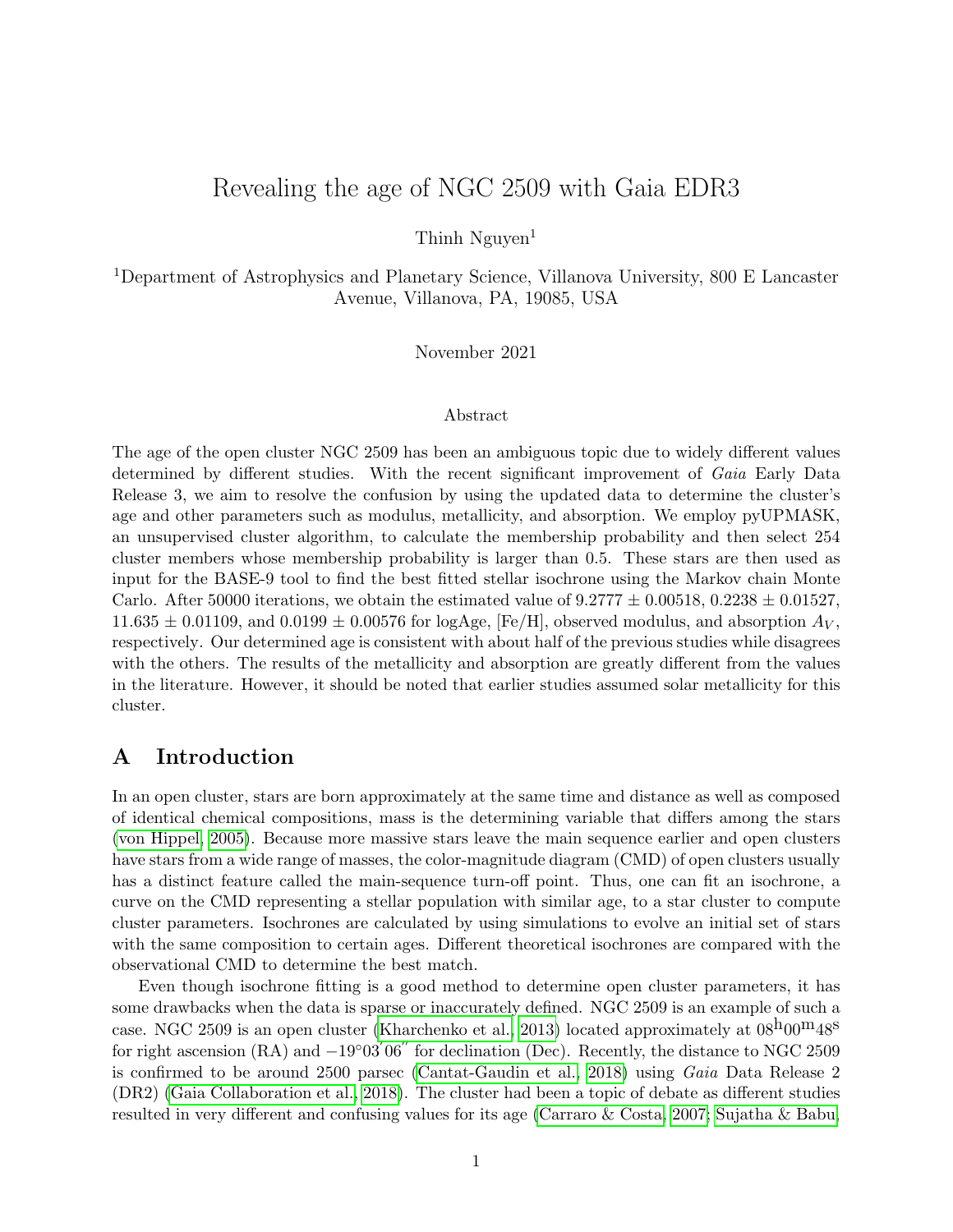[2003\)](#page-11-3). In particular, even though they all used the same method of isochrone fitting, [Sujatha](#page-11-3) [& Babu](#page-11-3) [\(2003\)](#page-11-3) reported the age to be 8 billion years old, [Ahumada](#page-10-2) [\(2000\)](#page-10-2) computed it to be 1 billion, [Kharchenko et al.](#page-11-1) [\(2013\)](#page-11-1) shows that it is 1.6 billion, in [Carraro & Costa](#page-10-1) [\(2007\)](#page-10-1)'s work it is 1.2 billion, and in the most recent paper, [de Juan Ovelar et al.](#page-10-3) [\(2020\)](#page-10-3) estimated it to be 861 million years old. This discrepancy might be explained by the different data used to plot the CMD: [Cantat-Gaudin et al.](#page-10-0) [\(2018\)](#page-10-0) and [de Juan Ovelar et al.](#page-10-3) [\(2020\)](#page-10-3) used Gaia DR2 data while [Sujatha](#page-11-3) [& Babu](#page-11-3) [\(2003\)](#page-11-3) and [Ahumada](#page-10-2) [\(2000\)](#page-10-2) used CCD photometry of their telescopes. Also, different isochrone models or fitting methods can also be a cause. For example, [Sujatha & Babu](#page-11-3) [\(2003\)](#page-11-3) uses the old zero age main sequence model by [Landolt-Bornstein](#page-11-4) [\(1982\)](#page-11-4), or [de Juan Ovelar et al.](#page-10-3) [\(2020\)](#page-10-3) fits the isochrone by visual inspection. Furthermore, unlike other open clusters, NGC 2509 has a quite narrow main sequence turn off [\(de Juan Ovelar et al., 2020\)](#page-10-3) and does not contain a lot of stars in that region, which brings greater challenges in fitting the correct isochrone to the cluster's morphology in the CMD.

With the recent publication of *Gaia* Early Data Release 3 (EDR3), we propose to use the new data to verify and re-determine the age and other parameters of NGC 2509. Gaia [\(Gaia](#page-10-4) [Collaboration et al., 2016\)](#page-10-4) is a space mission by the European Space Agency (ESA) that surveys all astrometric, photometric, and spectroscopic measurements of our Galaxy on an all-sky scale on only one platform. The precision in *Gaia's* astrometry is unprecedented with the accuracy down to 24 microarcseconds [\(Gaia Collaboration et al., 2016\)](#page-10-4). Compared to Gaia DR2, Gaia EDR3 demonstrates a significant improvement in many aspects. Specifically, precision increases by 30% in parallax measurements and by 200% in proper motions [\(Gaia Collaboration et al., 2021\)](#page-11-5). There are also better photometric measurements and a greater homogeneity across color, magnitude, and coordinate [\(Gaia Collaboration et al., 2021\)](#page-11-5). Thus, as previous studies on the cluster were conducted with DR2 data, all of these improved elements of EDR3 are crucial to explore the confusion around NGC 2509.

The project employ robust techniques in the field of open clusters to ensure the best possible result. These include the Bayesian approach proposed by [Sampedro & Alfaro](#page-11-6) [\(2016\)](#page-11-6) to determine the cluster membership and the open-source software Bayesian Analysis for Stellar Evolution with Nine Variables (BASE-9) [\(von Hippel et al., 2006\)](#page-11-7) to compute the cluster's parameters (age, metallicity, line-of-sight absorption, and distance modulus) by isochrone fitting. The details of these techniques will be further discussed later in the paper. Combined with improved data that minimize the interfering scattering effect, the techniques will help further refine the cluster's parameters.

The paper will be structured as follows. Section [B](#page-1-0) elaborates the methods that are utilized for cluster membership calculation and isochrone fitting. The results of the computations are discussed and compared with literature in Section [C.](#page-6-0) Lastly, Section [D](#page-10-5) summarizes all the analysis and explains the further implication.

# <span id="page-1-0"></span>B Methodology

### B.1 Data

The study utilizes photometry  $(G, BP, and RP)$  mean magnitude) astrometry (parallax and proper motions) data from *Gaia* EDR3 public archive <sup>[1](#page-1-1)</sup>. The query was conducted with a 14 arcmin radius search around the NGC 2509's coordinate  $(08^{\text{h}}00^{\text{m}}48^{\text{s}}, -19^{\circ}03'06'')$ . Sánchez et al. [\(2020\)](#page-11-8) calculate the radius of NGC 2509 to be 8.15 arcmins from Gaia DR2 data. Therefore, we overestimated the searched radius to be 14 arcmins to include all possible cluster members. As a result, the query

<span id="page-1-1"></span><sup>1</sup>https://gea.esac.esa.int/archive/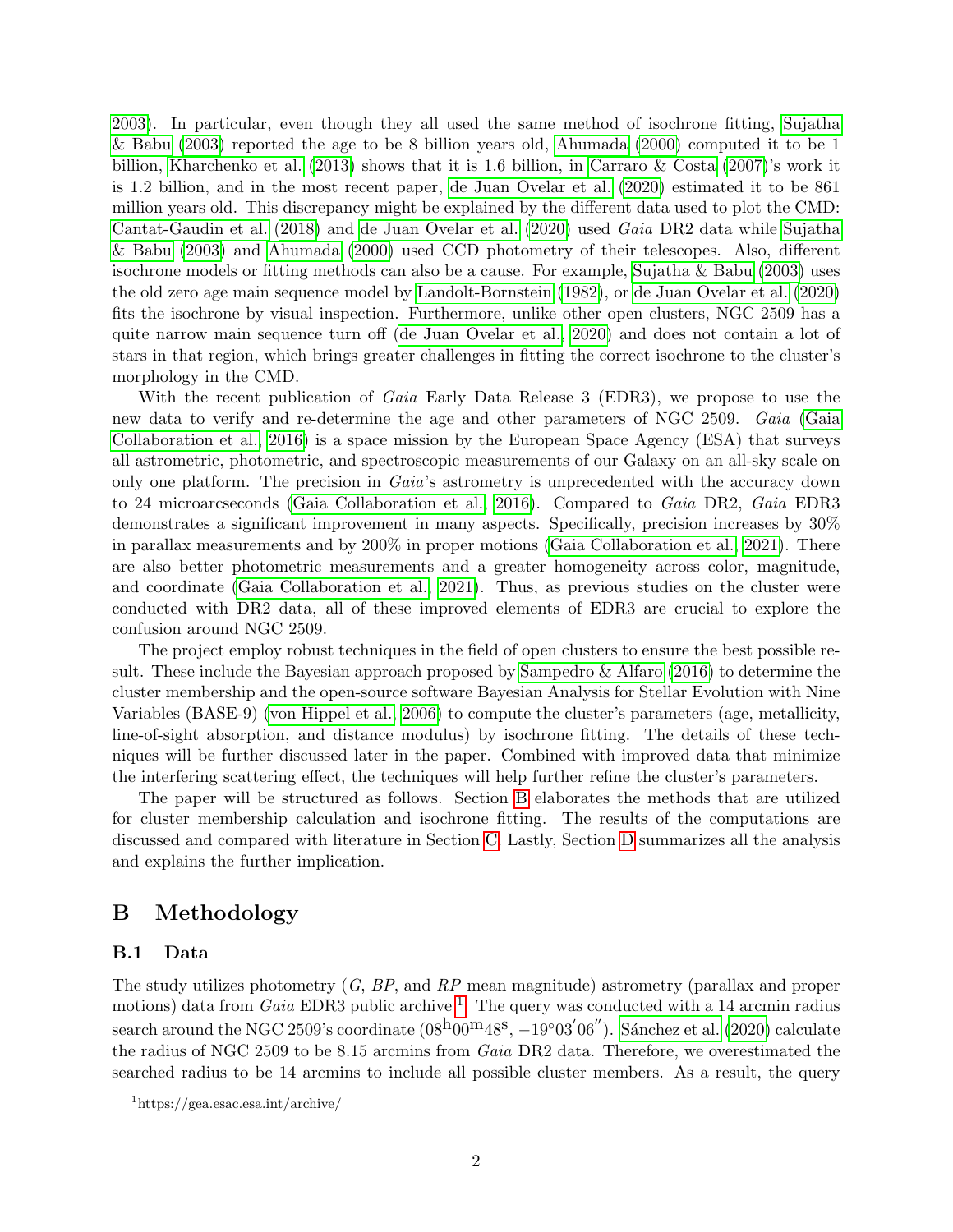

<span id="page-2-1"></span>Figure 1: The color-absolute magnitude diagram of NGC 2509 from the Gaia's query and after the contamination removal procedure described in Equation [1.](#page-2-0)

returns 10260 targets.

#### B.2 Contamination removal

<span id="page-2-0"></span>After obtaining the query result, we first remove targets without data on either photometry, proper motion, or parallax. Next, because calculating the cluster membership probability relies heavily on the astrometric information, to receive the best possible cluster members, we limit contaminated and unreliable sources by applying some restrictions on the Gaia's astrometric parameters, specifically

$$
\begin{aligned}\n\texttt{ruwe} &\leq 1.4 \\
\texttt{astrometric\_excess\_noise\_sig} &\leq 2 \\
\texttt{parallax\_over\_error} &\geq 5.\n\end{aligned}\n\tag{1}
$$

In the criteria, ruwe stands for the renormalized unit weight error. Sources that a have good fit to a single-star model are expected to have the ruwe value approximate to 1. A large ruwe indicates that the examined sources are not single stars or there are problems with their astrometric solution [\(Lindegren et al., 2021;](#page-11-9) [Lindegren, 2018\)](#page-11-10). We take the recommended value by Gaia of 1.4 [\(Lindegren, 2018\)](#page-11-10) for ruwe. While this limit can accidentally remove some binary stars, we want to take a conservative approach and ensure the best astrometric solution as possible for the isochrone fit. Regarding the second part of the restriction, the astrometric excess noise measures the inconsistency between observations and the best fitting standard astrometric models. The value is considered significant if the astrometric excess noise sig is larger than 2. Therefore, we set the limit at 2 to obtain astrometrically reliable sources [\(Lindegren et al., 2021\)](#page-11-9). Finally, we require the parallax measurement to be at least five times larger than its uncertainty to ensure only good photometric solutions. As a result, from 10260 targets in the query, we narrow down our sample to 1683 targets with reliable astrometric solutions. Figure [1](#page-2-1) displays the color - absolute magnitude diagram of our sample before and after the contamination removal procedure.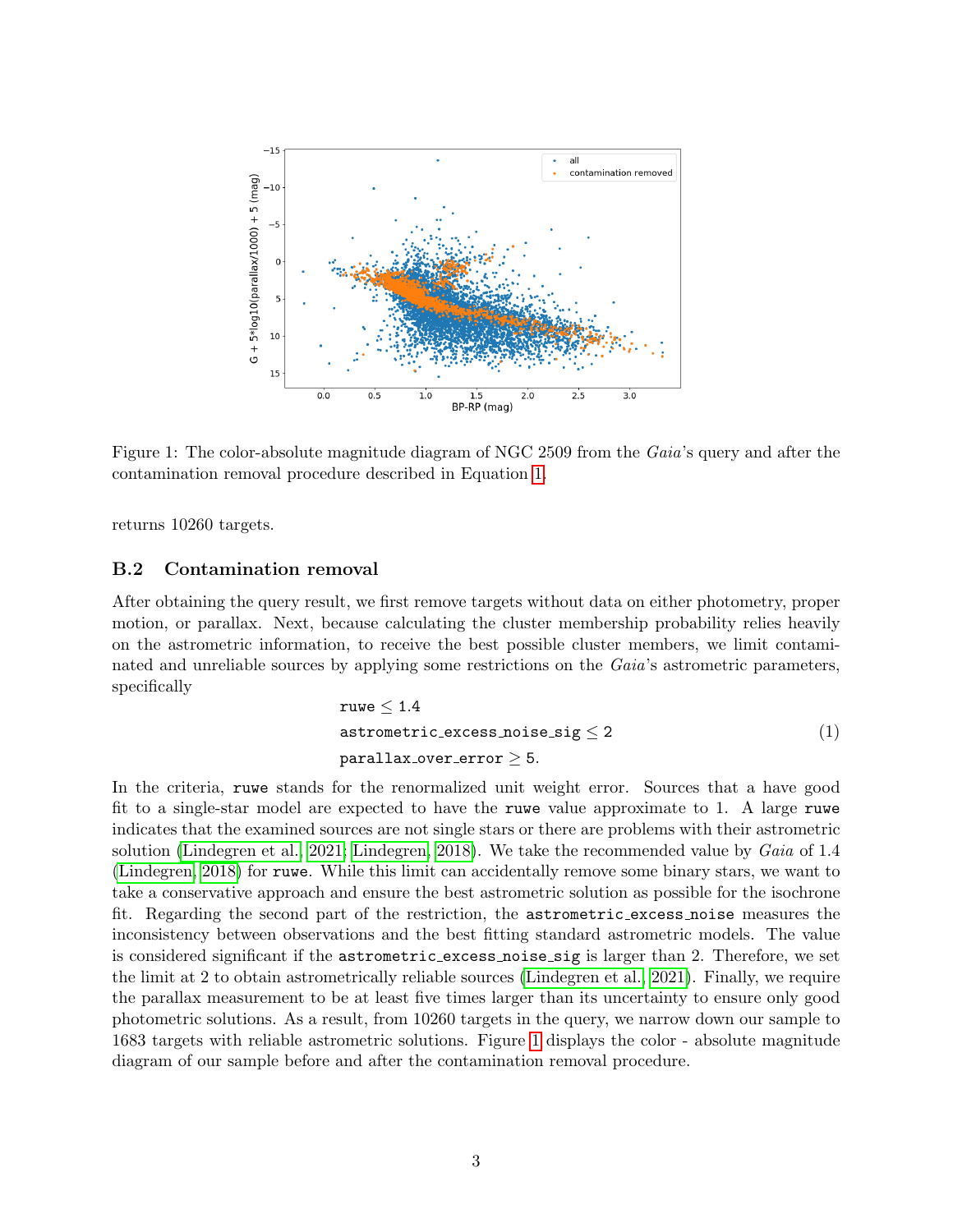<span id="page-3-0"></span>Table 1: The membership probability and the cross-match to Gaia DR2 data [\(Cantat-Gaudin](#page-10-0) [et al., 2018\)](#page-10-0) of our 1683 targets after the contamination removal. The full table will be provided in the online version of this paper.

| source id           | ra      | dec       | parallax | $G_{\text{mag}}$ | memprob  | GaiaDR2_list |
|---------------------|---------|-----------|----------|------------------|----------|--------------|
| 5714593006829895296 | 120.401 | $-18.973$ | 0.81839  | 18.38082         | $\theta$ | <b>FALSE</b> |
| 5714593011132883712 | 120.392 | -18.978   | 0.2699   | 14.89579         |          | <b>FALSE</b> |
| 5714593247348100096 | 120.393 | $-18.961$ | 0.393944 | - 15.5026 -      | 0.0031   | <b>FALSE</b> |
| 5714593286010564480 | 120.382 | $-18.960$ | 0.186318 | -13.87069        |          | <b>FALSE</b> |
| 5714402417663936512 | 120.044 | -18.985   | 0.345859 | -16.30059        | 0.9994   | <b>TRUE</b>  |

### <span id="page-3-1"></span>B.3 Membership probability

To determine the cluster membership probability, we utilize pyUPMASK, an unsupervised cluster algorithm [\(Pera et al., 2021\)](#page-11-11). pyUPMASK is an enhanced and faster version of UPMASK [\(Krone-](#page-11-12)[Martins & Moitinho, 2014\)](#page-11-12) and also converts the UPMASK's original code in R language to Python language. Both UPMASK and pyUPMASK share a similar 2-loop procedure to assign cluster membership probability. Initially, using the non-positional features (in our case, we use proper motions), the clustering method is responsible for dividing the whole cluster data into smaller clusters with N members per cluster. In the inner loop, for each sub-cluster, the random field rejection method is applied to test for clumps in positional space. The method will compare the kernel density estimation of the coordinate space to that of a two-dimensional uniform distribution in the same range. If the two kernels are adequately similar, all stars in that sub-cluster can be viewed as randomly distributed. Therefore, they are considered as field stars and will be rejected; otherwise, they will be retained to another iteration of the inner loop. The inner loop ends when no more stars are dismissed. Next, the outer loop will randomly divide the original cluster again to feed the inner loop, and the whole cycle keeps repeating by the number of outer loops specified by the user. The membership probability for each star will be calculated by averaging the number of times that star is classified as a cluster member in each outer loop. For our use, we follow the pyUPMASK's default setting: mini-batch k-means for the clustering method [\(Sculley, 2010\)](#page-11-13), 25 outer loops, 25 maximum inner loops, and 25 members per sub-cluster.

Once having all stars' membership probability, we decided to set a cut-off value of 0.5 for a cluster member. As a result, we have 254 cluster member stars and 1429 field stars in our sample. Detailed membership probability will be provided in a table along with the online version of this paper and Table [1](#page-3-0) is a small version of that table. In Figure [2,](#page-4-0) the color-apparent magnitude diagram of our cluster shows a clear main-sequence with its turnoff point. We can also discern red giants and a binary sequence that is parallel to the main sequence. While we do not have any white dwarfs or blue stragglers in our sample, the absence of those stars do not significantly affect our isochrone fitting as long as the turn-off point is visible.

### <span id="page-3-2"></span>B.4 Fitting isochrone

Having the NGC 2509's list of members, we adopt the open-source software Bayesian Analysis for Stellar Evolution with Nine Variables (BASE-9) [\(von Hippel et al., 2006\)](#page-11-7) to determine the cluster's parameters. This method uses the Bayesian approach to fit a set of theoretical isochrones with the observational distribution of cluster members. Particularly, in our use, we employ the stellar evolution track model PARSEC [\(Bressan et al., 2012\)](#page-10-6) because it provides isochrones with Gaia photometric filters. BASE-9 adjusts its set of parameters for each iteration by using the Markov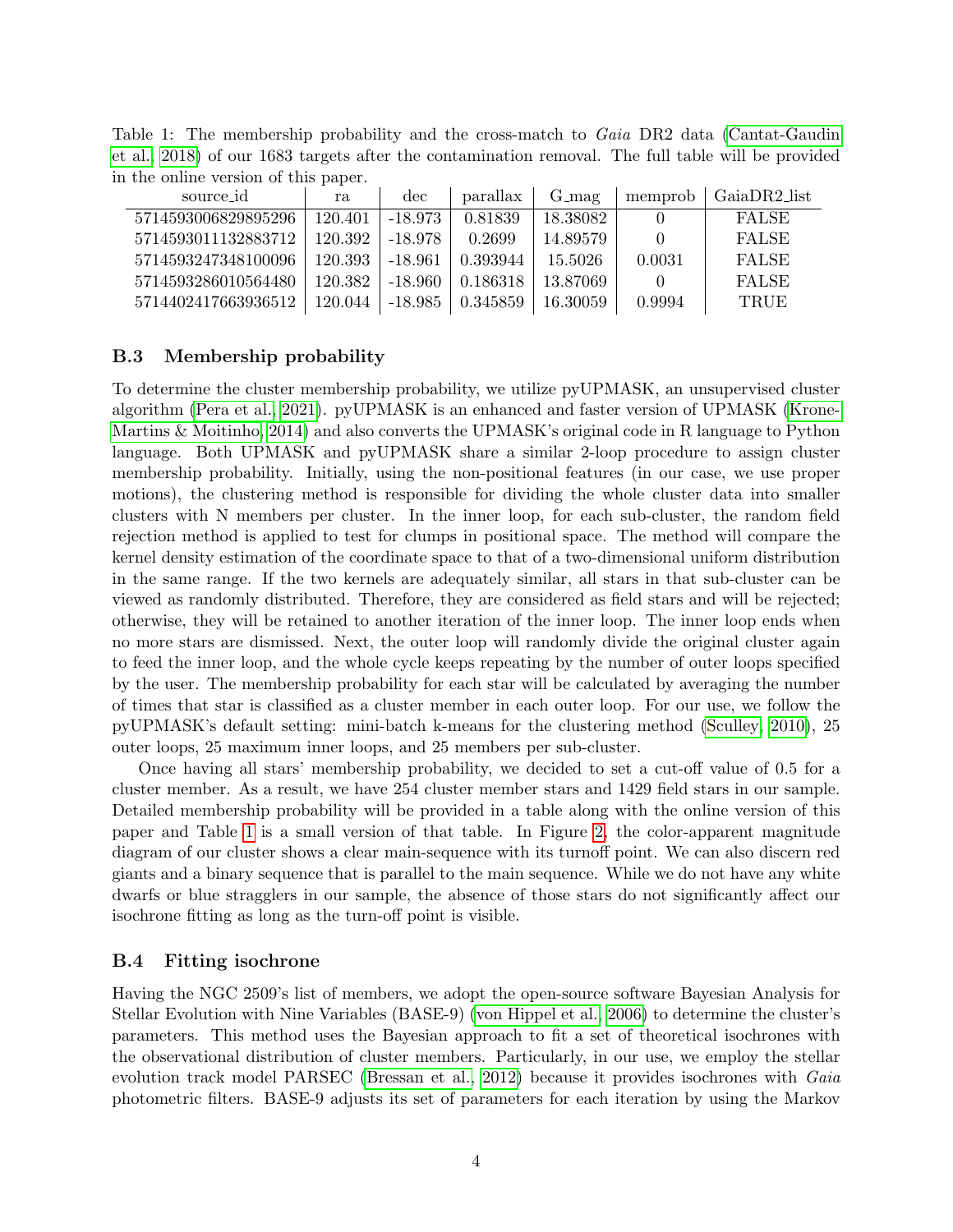

<span id="page-4-0"></span>Figure 2: The color-apparent magnitude diagram of 254 NGC 2509's member stars, which are identified by pyUPMASK with the membership probability larger than 0.5

chain Monte Carlo (MCMC) technique. MCMC involves random sampling from the probability distribution to estimate a set of quantities, in which one sample step is dependent on the previous step. The probability for each set of parameters is determined by how close its fit is to the data points. In the parameter space, the sampling process will tend to focus on regions with high probability and will be less likely to move into regions with low probability. After a certain iteration, when the MCMC's convergence is achieved, we can estimate the desired quantities with the posterior distributions.

Among the list of parameters available in BASE-9, we aim to estimate the cluster's logAge, metallicity ( $[Fe/H]$ ), the extinction in V band  $(A_V)$ , and observed modulus, which accounts for both distance and extinction. We leave helium mass fraction and carbonicity for white dwarfs fixed at the BASE-9's default values of 0.29 and 0.38, respectively. We set our prior mean for the logAge and absorption  $A_V$ , to be 9.08 and 0.322, which come from [Carraro & Costa](#page-10-1) [\(2007\)](#page-10-1) and [Kharchenko et al.](#page-11-1) [\(2013\)](#page-11-1), respectively.

Regarding the prior observed modulus, because we do not not know the absorption coefficient yet, we will use the intrinsic modulus as an estimated prior. The intrinsic modulus and its standard deviation can be computed by

$$
(m-M)_0 = -5 \times \log 10(\varpi) - 5,
$$
  
\n
$$
\sigma_{(m-M)_0} = \frac{-5}{\ln(10)} \times \frac{\sigma_\varpi}{\varpi},
$$
\n(2)

in which  $\varpi$  and  $\sigma_{\varpi}$  are the weighted mean and the corresponding standard deviation of the Gaia parallax distribution of the cluster members, as shown in Figure [3.](#page-5-0) The weight in the average calculation is the parallax error parameter provided by  $Gaia$ . With the parallax mean of 0.376 mas and parallax standard deviation of 0.045 mas, the prior mean and sigma for modulus are 12.124 and 0.26, respectively. Also, the reason why we do not use these values to compute distance directly is that the Gaia astrometric solution often overestimates the actual distance, and thus the distance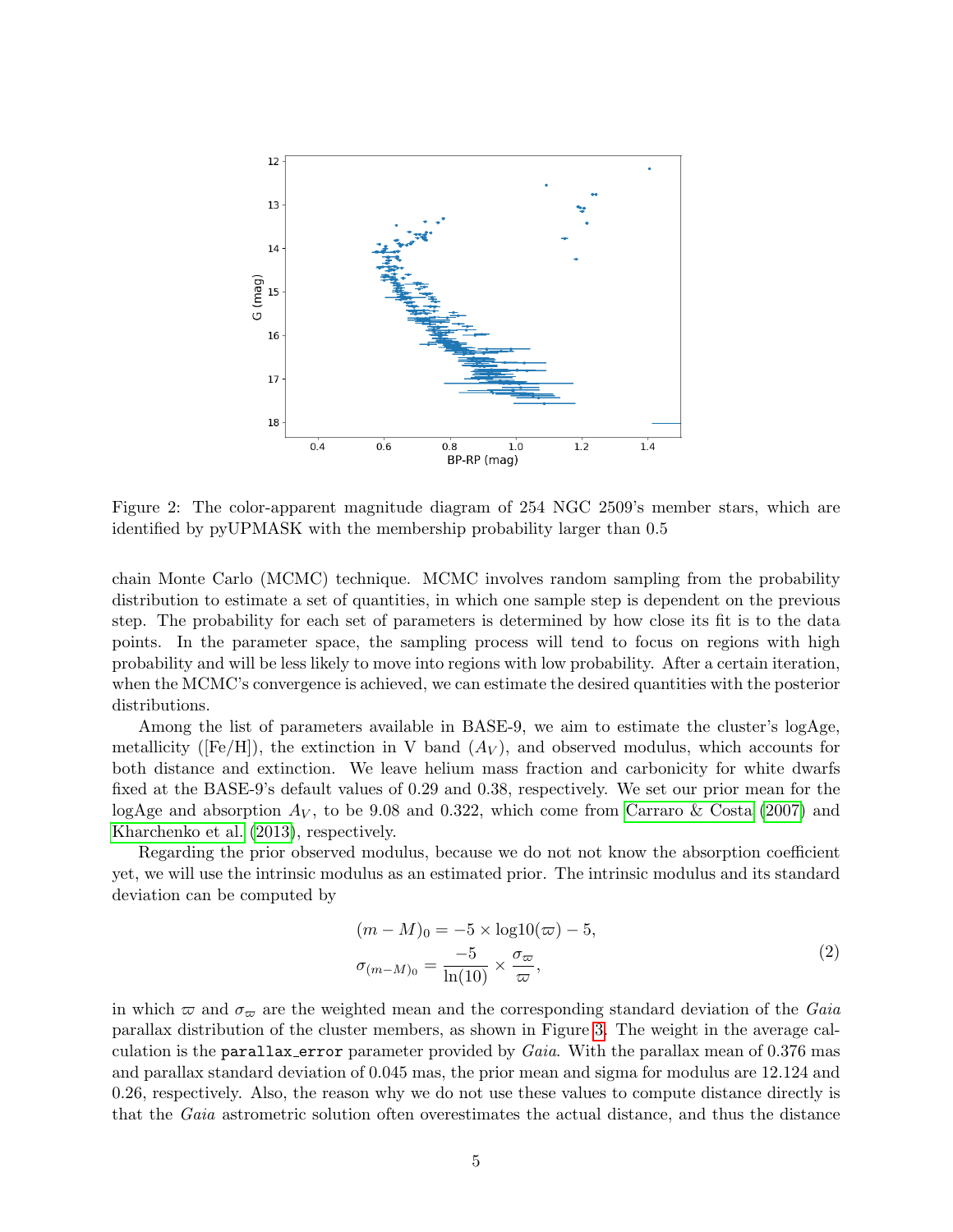

<span id="page-5-0"></span>Figure 3: The parallax distribution of 254 member stars. The weighted mean (red line) and the standard deviation (orange lines) of the distribution are used to calculate the prior mean and sigma for modulus in the BASE-9 MCMC run.

obtained through Bayesian inference is more preferable [\(Luri et al., 2018\)](#page-11-14).

Since we do not have any information regarding the metallicity, we leave the prior mean as the default value of 0.0 and set its prior sigma to be 0.1. This value is a reasonable assumption as the metallicity of open clusters often falls in the range of -0.3 to 0.3 [\(Netopil et al., 2016\)](#page-11-15). We also want to note that we chose the sigma for logAge to be uniform, as we want the age to be free to vary throughout the parameter space. Besides the four examined parameters, we fix the other two - helium mass fraction and carbonicity for white dwarfs - at the default values of 0.29 and 0.38, respectively. The number of iteration used in our run is 50000. For the step sizes, we left the default values of 0.005, 0.005, 0.005, 0.002 for the logAge,  $[Fe/H]$ , modulus, and  $A_V$ , respectively. However, for other runs in the robustness analysis described in Section [C.3,](#page-8-0) we chose larger step sizes for the priors that are further from the posterior results so that the code can move through the parameter space faster. It is important to note that our chosen step sizes are all smaller or equal to their corresponding prior sigma, and the step sizes only affect the efficiency of the MCMC run but not the posterior results. The summary of all the prior parameters can be found in Table [2.](#page-6-1)

To test for convergence after 50000 iterations in our MCMC run, we employ the diagnostic plot showing the log of the posterior probability as a function of iteration. According to Figure [4,](#page-6-2) there is not upward or downward trend in the plot and the posterior probability stays relatively uniform. Thus, the plot helps qualify convergence and therefore we can start analyzing the posterior distributions.

The average posterior parameters are determined by calculating the weighted mean for each posterior distribution obtained from BASE-9. The weight is the negative log of the unnormalized posterior probability (or −logPost, in which logPost is the value provided by BASE-9). We chose the weight as such because the absolute value of logPost is proportional to Chi-square, a value that determines how close the fit is to the observed data. Therefore, the MCMC runs with a larger absolute value of logPost are weighted more significant. These posterior distributions only come from the 50000 iterations of the MCMC's adaptive run, and we do not take into account values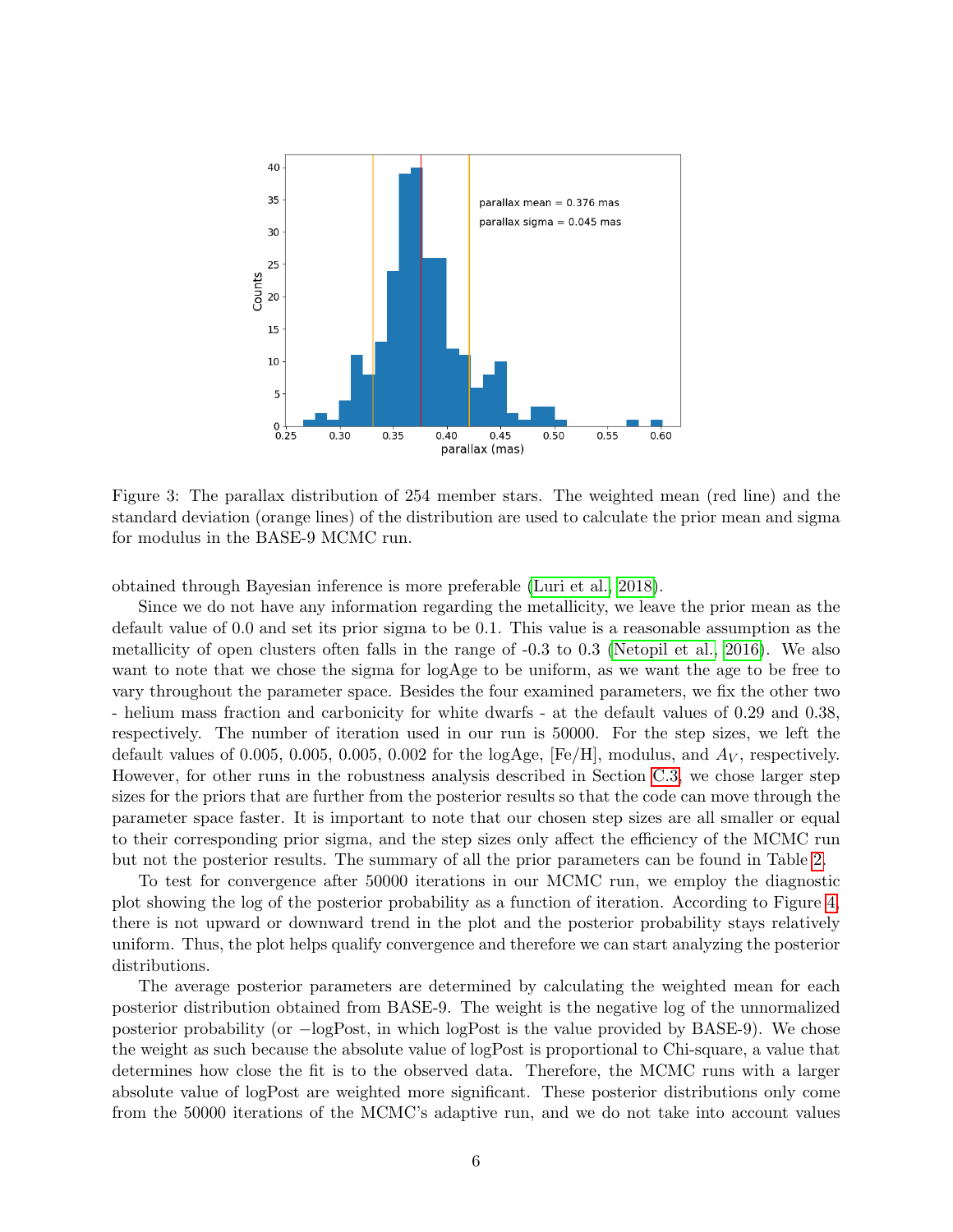

<span id="page-6-2"></span>Figure 4: The log of unnormalized posterrior probability as a function of iteration to test for convergence. There is no upward or downward trends in the plot, suggesting that the run has reached convergence.

<span id="page-6-1"></span>Table 2: The BASE-9 prior and posterior parameters of NGC 2509's logAge, metallicity [Fe/H], observed modulus, extinction  $A_V$ , helium mass fraction, and carbonicity. The helium mass fraction and carbonicity are fixed during the MCMC run.

|                  | Prior mean | Prior $\sigma$ | Step size | Posterior mean | Posterior $\sigma$ |
|------------------|------------|----------------|-----------|----------------|--------------------|
| log Age          | 9.08       | uniform        | 0.005     | 9.2777         | 0.00518            |
| [Fe/H]           | 0.0        | 0.1            | 0.005     | 0.2238         | 0.01527            |
| modulus          | 12.124     | 0.26           | 0.005     | 11.635         | 0.01109            |
| $A_V$            | 0.322      | 0.1            | 0.002     | 0.0199         | 0.00576            |
| He mass fraction | 0.29       | 0.0            | 0.0       | 0.29           | 0.0                |
| Carbonicity      | 0.38       | 0.0            | 0.0       | 0.38           | 0.0                |

from the initial burnin stages.[2](#page-6-3) The weighted mean and its corresponding standard deviation of each parameter is given in Table [2.](#page-6-1)

All the mean posterior parameters are utilized with the module makeCMD in BASE-9 to compute the average isochrone that fits the color-apparent magnitude diagram of the cluster. Figure [5](#page-7-0) demonstrates the fitted isochrone goes through most of the data points. Even though there are few red giants, the isochrone still fits well with the turnoff point and the red giant branch.

## <span id="page-6-0"></span>C Discussion

### C.1 Membership comparisons with literature

We compare our list of members from using Gaia EDR3 data with that from using Gaia DR2 data [\(Cantat-Gaudin et al., 2018\)](#page-10-0) to detect similarities between the two Gaia data releases. Similar to us, [Cantat-Gaudin et al.](#page-10-0) [\(2018\)](#page-10-0) used the UPMASK method [\(Krone-Martins & Moitinho, 2014\)](#page-11-12) to

<span id="page-6-3"></span> $2$ The intial samples that allow MCMC to move from the starting point to the equilibrium distribution. As set by the BASE-9's default, there is a maximum of 2000 iterations during burn-in stages.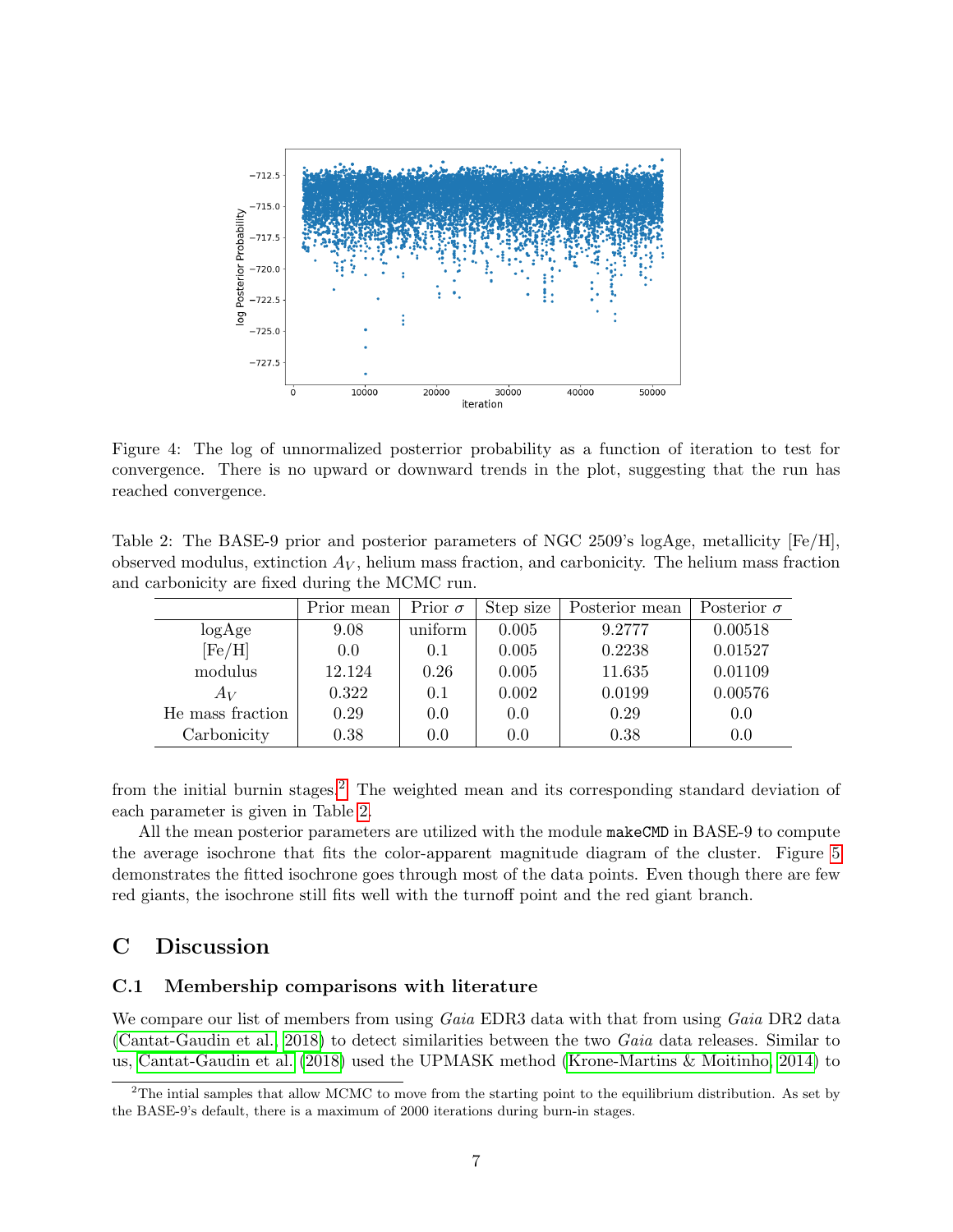

<span id="page-7-0"></span>Figure 5: The fitted isochrone with parameters listed in Table [2](#page-6-1) is over-plotted on the NGC 2509's member stars.

detect 253 NGC 2509's members whose membership probability is larger than 0.5. For us, that number is 254, as discussed in Section [B.3.](#page-3-1) We perform the cross-match by comparing the EDR3 coordinates (RA and DEC) in our list with their DR2 coordinates. Given the maximum separations between 2 matched points of 1 arcsec, we obtain 203 overlapped targets (80% of our list). This high percentage emphasizes the consistency between our work and the literature and between the two Gaia's data releases. The list of the cross-matched targets will be provided in the membership probability table along with the online version of this table. A short version of the table can be viewed in Table [1.](#page-3-0)

### C.2 Corner plot

To study the correlation between the samplings in the 4-parameter space, we produce the corner plot by employing the Python module corner.py [\(Foreman-Mackey, 2016\)](#page-10-7). The visualization plots the two-dimensional projection of the MCMC samplings from BASE-9 to reveal possible covariances and to test the samplings' convergence. In our corner plot displayed in Figure [6,](#page-8-1) all posterior distributions look Gaussian, which is another indication that MCMC has reached convergence with the iteration number of 50000. The contour plots signify the combination that has the same Chisquare value between the fit and the data points (i.e, any combinations along one contour line will result in a fit with similar significance in regards to the data points and therefore one combination is not preferable than the other). In the first column, the contour plots show two peak density regions, suggesting that the distribution of logAge is bi-modal. Moreover, the elliptical shape of some contour plots demonstrates that there are correlations between parameters. Specifically, a strong negative correlation exists between  $[Fe/H]$  and logAge, modulus and logAge, and  $[Fe/H]$ and absorption. On the other hand, a moderate positive correlation appears between  $[Fe/H]$  and modulus. It is important to note that these correlations are specific to this MCMC run and do not represent the characteristics of open clusters in general. Taken the relationship between logAge and modulus as an example, during the MCMC run, when the walker increases the logAge, the modulus needs to be decreased to get a good fit to the data point. This does not mean that logAge is inversely proportional to modulus in a general context. Lastly, the concentric pattern in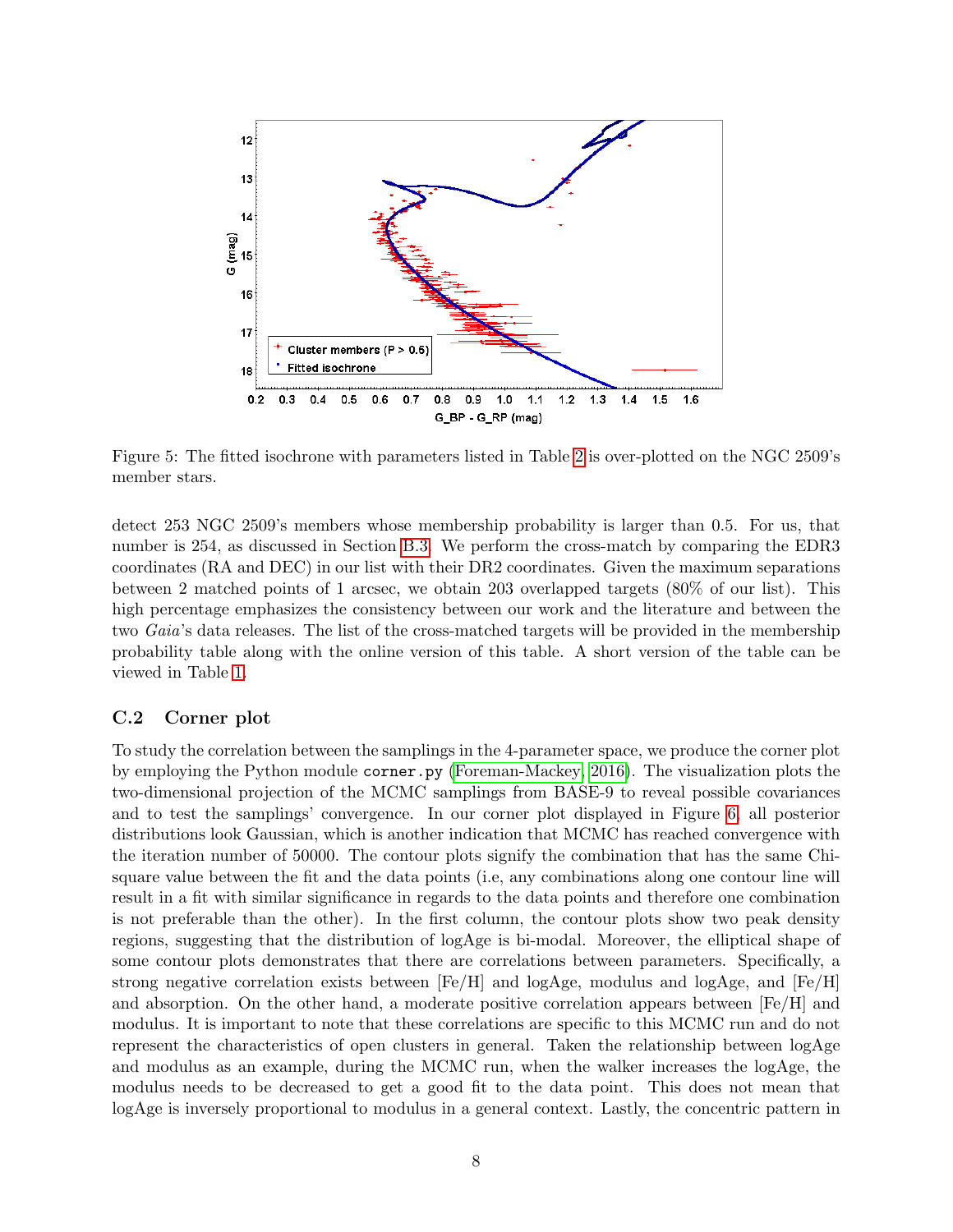

<span id="page-8-1"></span>Figure 6: The corner plot showing the posterior distributions and their correlations. All posterior distributions look Gaussian or a combination of Gaussian distributions, which is another indication that MCMC has reached convergence. Correlations between [Fe/H]-logAge, [Fe/H]-modulus, [Fe/H]-absorption, and modulus-logAge are noticeable in the plot.

the absorption-modulus and the absorption-logAge contour plots infers that there is no relations between the two variables during the MCMC runs. The corner plot also helps us evaluate the accuracy of our average posterior parameters. In the plot, the orange lines represent the weighted means of the posterior parameters (as given in Table [2\)](#page-6-1). Two blue dashed lines show one standard deviation around the weighted mean. As all intersections among the orange lines are located at the highest density region ad within the  $1-\sigma$  regions of the contour plots, we are more confident with our results for NGC 2509.

### <span id="page-8-0"></span>C.3 Robustness analysis

Another method to evaluate the convergence of the MCMC run is to do the robustness analysis with different starting priors. In robustness analysis, we tried different sets of prior values to see their effect on the posterior distributions. Beside the set of prior values described in Section [B.4,](#page-3-2) we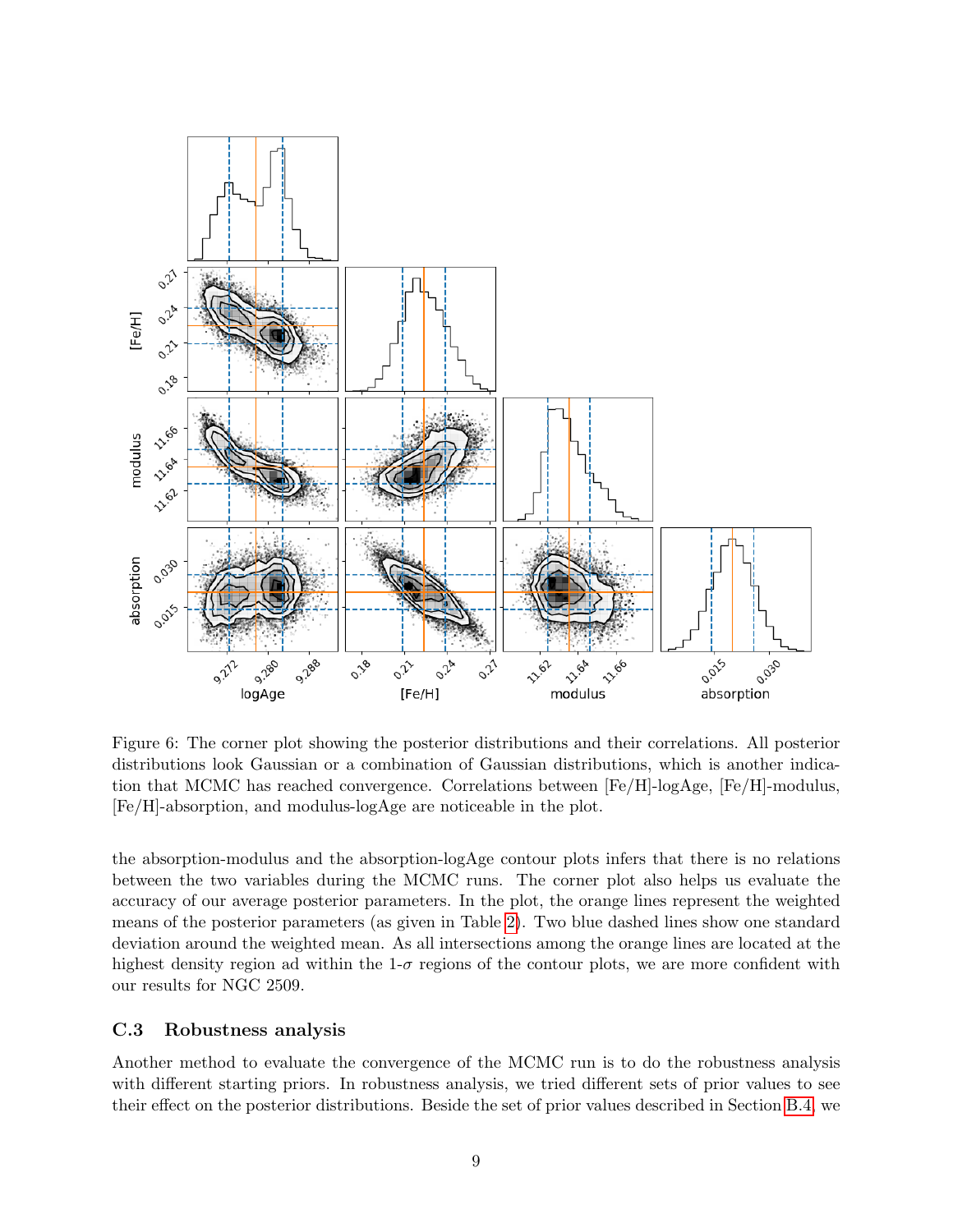| Prior  |               |        |       | Posterior |                                                                                           |     |       |  |  |
|--------|---------------|--------|-------|-----------|-------------------------------------------------------------------------------------------|-----|-------|--|--|
| logAge | FeH           | $m-M$  | $A_V$ | logAee    | FeH                                                                                       | m-M | $A_V$ |  |  |
| 9.08   | 0.0           | 12.124 | 0.322 |           | $9.2777 \pm 5.2$ e-3 $0.2238 \pm 1.5$ e-2 $11.635 \pm 1.1$ e-2 $0.0199 \pm 5.8$ e-3       |     |       |  |  |
| 9.2    | 0.0           | 12.124 | 0.322 |           | $9.2774 \pm 5.3$ e-3 $0.2241 \pm 1.6$ e-2 $11.636 \pm 1.2$ e-2 $0.0200 \pm 5.9$ e-3       |     |       |  |  |
| 9.9    | 0.0           | 12.124 |       |           | $0.322$   $9.2772 \pm 5.1e-3$ $0.2254 \pm 1.6e-2$ $11.636 \pm 1.1e-2$ $0.0196 \pm 5.9e-3$ |     |       |  |  |
| 9.08   | $0.0^{\circ}$ | 12.124 |       |           | $0.465$   $9.2782 \pm 5.1e-3$ $0.2226 \pm 1.5e-2$ $11.635 \pm 1.1e-2$ $0.0201 \pm 5.6e-3$ |     |       |  |  |
| 9.2    | 0.0           | 12.124 | 0.465 |           | $9.2777 \pm 5.1$ e-3 $0.2227 \pm 1.5$ e-2 $11.635 \pm 1.1$ e-2 $0.0206 \pm 6.1$ e-3       |     |       |  |  |
| 9.9    | 0.0           | 12.124 | 0.465 |           | $9.2777 \pm 5.2$ e-3 $0.2236 \pm 1.5$ e-2 $11.635 \pm 1.1$ e-2 $0.0201 \pm 5.9$ e-3       |     |       |  |  |

<span id="page-9-0"></span>Table 3: The robustness analysis of the Bayesian approach of BASE-9. We examine the effect of the prior on the posterior by using 3 different logAge values and 2 different absorption values (6 combinations in total).

use two other logAge values of 9.2 and 9.9 [Kharchenko et al.](#page-11-1) [\(2013\)](#page-11-1); [Dias et al.](#page-10-8) [\(2002\)](#page-10-8) and another absorption value of 0.456 from [Dias et al.](#page-10-8) [\(2002\)](#page-10-8), resulting in an addition of five more prior sets. Other configuration parameters such as step size and prior  $\sigma$  are kept the same as in Section [B.4.](#page-3-2) Table [3](#page-9-0) shows the MCMC results for these four sets. According to the table, the different prior values ineligibly affect the posterior parameters. For example, at the prior absorption of 0.465, when we change our prior logAge from 9.2 to 9.9 (0.7 unit difference), the posterior logAge remains identical to the fourth decimal place. Similarly, at the prior logAge of 9.08, the change of 0.143 in the prior absorption value (from 0.456 to 0.322) only returns the changes of 0.0002 in the posterior absorption value (from 0.0199 to 0.0201). Furthermore, the posterior [Fe/H] and modulus do not significantly alter among the six prior sets. This similarity is another sign showing that all our MCMC runs have reached convergence.

The robustness analysis also strengthens our results among the debate around NGC 2509's age. As pointed out in Section [A,](#page-0-0) regarding the cluster's age, some possible values in the debate are around 8 billion years old (logAge of 9.9) [\(Sujatha & Babu, 2003;](#page-11-3) [Dias et al., 2002\)](#page-10-8), around 1 billion years old (logAge of around 9.0) [\(Carraro & Costa, 2007;](#page-10-1) [Ahumada, 2000\)](#page-10-2), and around 1.6 billion years old [\(Kharchenko et al., 2013\)](#page-11-1). When we put all these possible values as priors, they all return the posterior age of 1.895 billion years old (logAge of 9.2777). Therefore, given the accuracy of Gaia EDR3 data and the model, our value remains consistent among different prior ages that are discussed in the literature.

### C.4 A note on metallicity and absorption

Among the four parameters, the posterior logAge and modulus do not shift much from the prior values, while the posterior metallicity  $[Fe/H]$  and the absorption  $A_V$  change significantly. Even though they are possible, the two posterior values of  $[Fe/H]$  and  $A_V$  are surprising. We found that NGC 2509 is relatively metal heavy ( $[Fe/H] = 0.2238$ ) even though it is a young open cluster. However, this is still viable because previous studies did not provide metallicity or assumed solar metallicity when fitting isochrone [\(Dias et al., 2002;](#page-10-8) [Kharchenko et al., 2013\)](#page-11-1). Thus, we have not reference to compare our result. Also, the absorption value is small compared to the great distance that the cluster is at. However, the result of the robustness analysis confirms that these values of metallicity and absorption are unique to this data set. Therefore, additional works can try fixing the metallicity or absorption in the MCMC runs to see what effect it may have on the posterior distributions.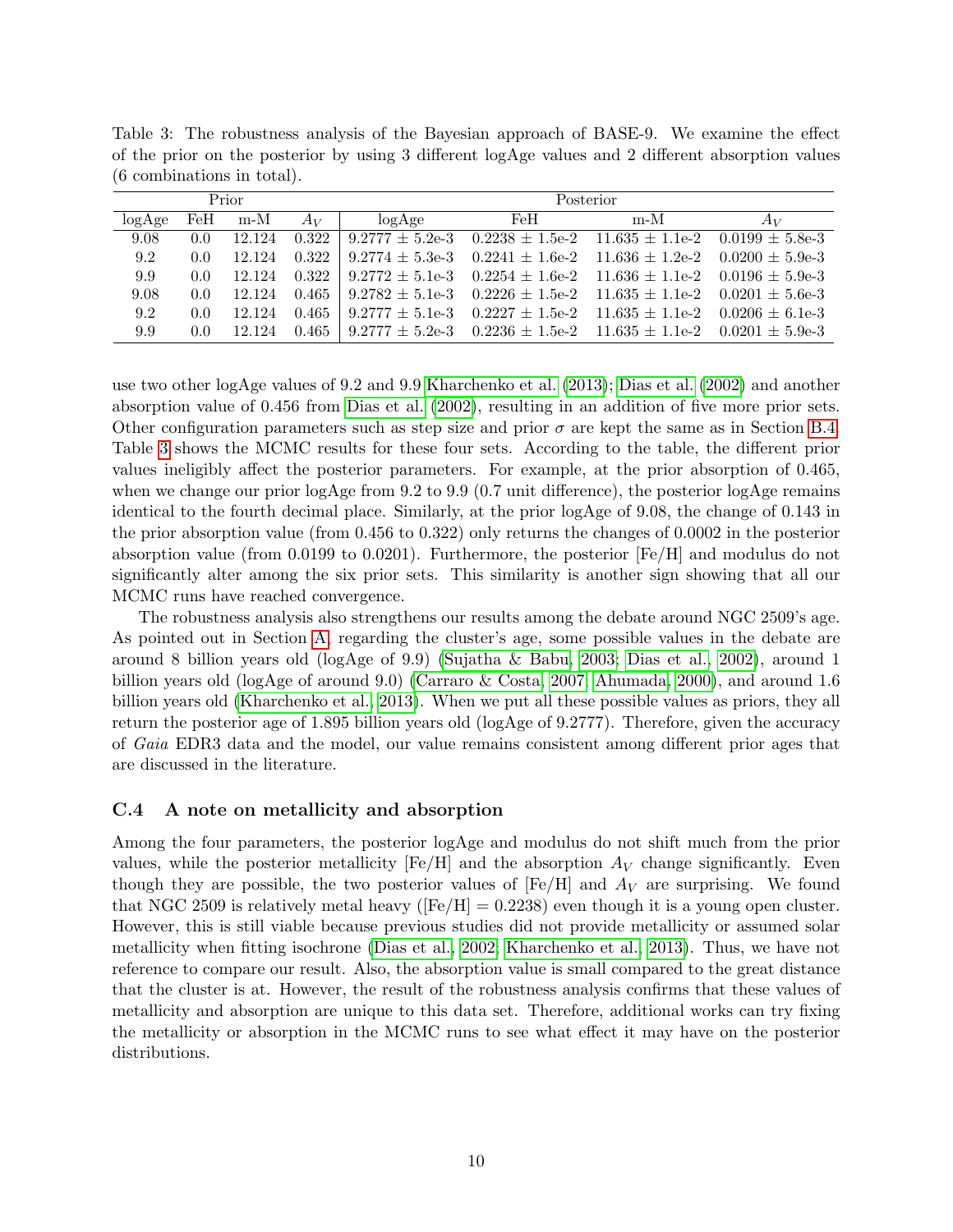## <span id="page-10-5"></span>D Conclusion

In this study, we use Gaia EDR3 data to explore the logAge, metallicity [Fe/H], modulus, and absorption  $A_V$  of the open cluster NGC 2509. Our calculation using pyUPMASK algorithm [\(Pera](#page-11-11) [et al., 2021;](#page-11-11) [Krone-Martins & Moitinho, 2014\)](#page-11-12) results in 254 stars whose membership probability is larger than 0.5, which is our criterion to declare a cluster member. The color-apparent magnitude diagram of the cluster members shows a clear main sequence with a noticeable turn-off point. The result of BASE-9 [\(von Hippel et al., 2006\)](#page-11-7), a method to fit isochrone by using Bayesian analysis with MCMC, are  $9.2777 \pm 0.00518$ ,  $0.2238 \pm 0.01527$ ,  $11.635 \pm 0.01109$ , and  $0.0199 \pm 0.00576$  for logAge,  $[Fe/H]$ , modulus, and  $A_V$ , respectively. We also show that the test reached convergence by examining the corner plot and conducting the robustness analysis with different sets of priors.

In response to the confusion around the age of NGC 2509, we found the age of NGC 2509 to be approximately 1.9 billion years. This value is relatively consistent with the values of [Ahumada](#page-10-2) [\(2000\)](#page-10-2); [Carraro & Costa](#page-10-1) [\(2007\)](#page-10-1); [Kharchenko et al.](#page-11-1) [\(2013\)](#page-11-1), but is different from the values of [de Juan](#page-10-3) [Ovelar et al.](#page-10-3) [\(2020\)](#page-10-3) and especially the value of 8 billion years old by [Sujatha & Babu](#page-11-3) [\(2003\)](#page-11-3); [Dias](#page-10-8) [et al.](#page-10-8) [\(2002\)](#page-10-8). We also found that the posterior values for [Fe/H] and  $A_V$  are somewhat surprising. Thus,instead of having them vary freely right now, additional work to fix these two parameters while running BASE-9 is needed.

## E Acknowledgement

We would like to thank Dr. Andrej Prsa, Dr. Scott Engle, Dr. von Hippel, and Dr. Laurent Eyer for the valuable help and discussion while doing this project. Notably, this study relies heavily on using BASE-9, and Dr. von Hippel helps us learn to use the code much faster.

# F Bibliography

- <span id="page-10-2"></span>Ahumada, J. A. 2000, in Astronomical Society of the Pacific Conference Series, Vol. 198, Stellar Clusters and Associations: Convection, Rotation, and Dynamos, ed. R. Pallavicini, G. Micela, & S. Sciortino, 43
- <span id="page-10-6"></span>Bressan, A., Marigo, P., Girardi, L., et al. 2012, MNRAS, 427, 127, doi: [10.1111/j.1365-2966.](http://doi.org/10.1111/j.1365-2966.2012.21948.x) [2012.21948.x](http://doi.org/10.1111/j.1365-2966.2012.21948.x)
- <span id="page-10-0"></span>Cantat-Gaudin, T., Jordi, C., Vallenari, A., et al. 2018, A&A, 618, A93, doi: [10.1051/0004-6361/](http://doi.org/10.1051/0004-6361/201833476) [201833476](http://doi.org/10.1051/0004-6361/201833476)
- <span id="page-10-1"></span>Carraro, G., & Costa, E. 2007, A&A, 464, 573, doi: [10.1051/0004-6361:20066350](http://doi.org/10.1051/0004-6361:20066350)
- <span id="page-10-3"></span>de Juan Ovelar, M., Gossage, S., Kamann, S., et al. 2020, MNRAS, 491, 2129, doi: [10.1093/mnras/](http://doi.org/10.1093/mnras/stz3128) [stz3128](http://doi.org/10.1093/mnras/stz3128)
- <span id="page-10-8"></span>Dias, W. S., Alessi, B. S., Moitinho, A., & L´epine, J. R. D. 2002, A&A, 389, 871, doi: [10.1051/](http://doi.org/10.1051/0004-6361:20020668) [0004-6361:20020668](http://doi.org/10.1051/0004-6361:20020668)
- <span id="page-10-7"></span>Foreman-Mackey, D. 2016, The Journal of Open Source Software, 1, 24, doi: [10.21105/joss.00024](http://doi.org/10.21105/joss.00024)
- <span id="page-10-4"></span>Gaia Collaboration, Prusti, T., de Bruijne, J. H. J., et al. 2016, A&A, 595, A1, doi: [10.1051/](http://doi.org/10.1051/0004-6361/201629272) [0004-6361/201629272](http://doi.org/10.1051/0004-6361/201629272)